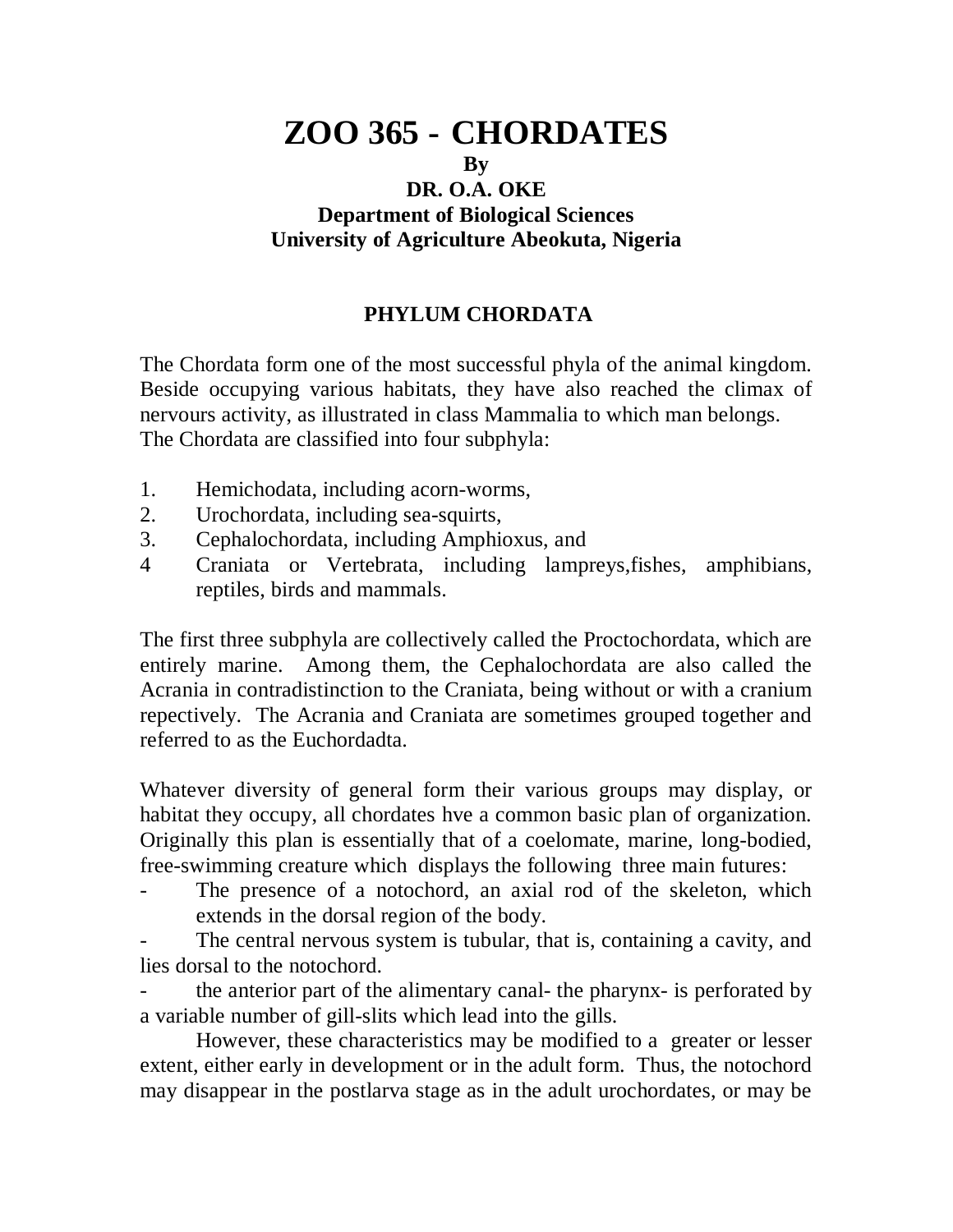transformed by the addition of skeletogenous tissues into a jointed hackbone or vertebral colum, as is characteristic of the Vertebrata. The gills never function at any stage of development of the Amniota (reptiles, birds and mammals) nor in the adult of most Amphibia.

Subphylum CEPHALOCHORDATA (ACRANIA) Amphioxus ( = Branchiostoma) lanceolatus

The lancelet or Amphioxus has received considerable interest from zoologists on account of the fact that this small animal display all the features of the basic plan of chordate organization in a clear diagrammatic form. The characteristics of this basic plan, refereed to above, can well be seen in either a whole mount of this animal or in a T.S. of its pharyngeal region..

Amphioxus is fish-like, about five cm in length. It has the habit of burying itself in the sand during the day, with only its anterior part protruding, but swimming actively during the night.

#### External features

Examine the provide specimen of Amphioxus, fresh or preserved, with the help of a hand-lens and note.

- The general body form is elongated, pointed at both ends and flattened at each side. The anterior end projects forwards as the rostrum.
- The fins are generally low and continous with each other: a dorsal, a ventral and a caudal fin. In addition, there are two lateral fins or metapleural folds.
- The mouth lies ventral to the rostrum and is guarded by the oral hood, the anterior edge of which carries long processes, the oral cirri.
- The atriopore is median and ventral, lies at the junction of two metrapleural folds and the ventral fin, at about one third of the way along the animal from its posterior end. It is the opening of the atrium.
- The anus lies on the left side, a short distance in front of the posterior end.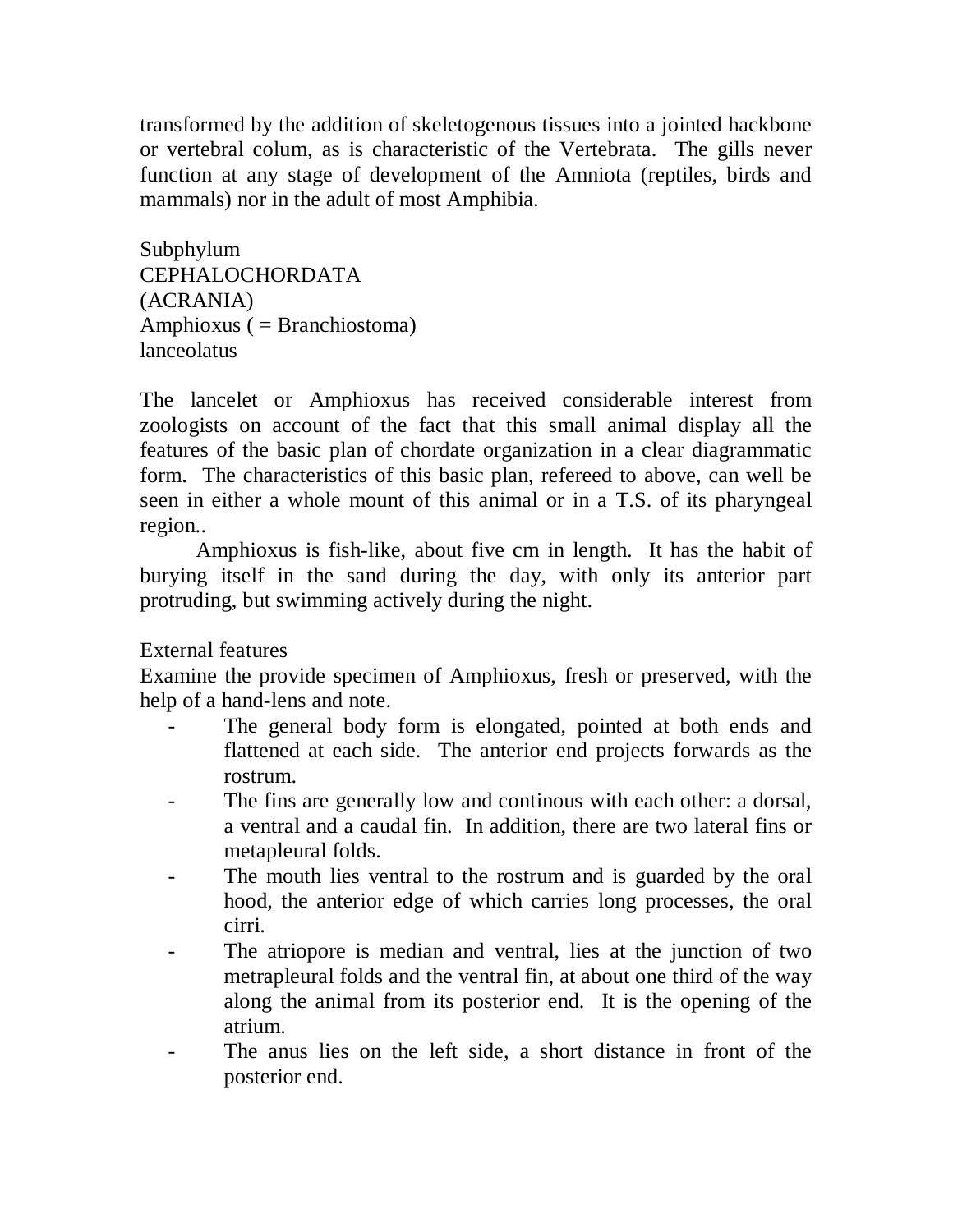- The myotomes are arranged on both sides of the body as metamerical blocks of striated muscle fibres, separated by Vshaped partitions of connective tissue, the myosepta or myocommata. Note that the apices of the myosepta are pointing forwards.
- The gonads comprise about 26 pairs, metamerically arranged on both sides of the pharunx. The two sexes are sepatate, but are not externally distinguishable.

Internal Structure

Examine under the microscope a whole mount of Amphioxus, preferably of a young specimen, and note in addition to the above-mentioned points:

- the buccal cavity or vestibule is guarded by the oral hood, at the hinder wall of which lies a vertical transverse partition called the velum which is perforated; its opening is sometimes called the 'enterosome'. The velum carries a number of velar tentacles, and just infront of it there lies a peculiar wheel organ which helps in driving a current of water loaded with food particles into the mouth. Thus., Amphhioxus is a cliliary feeder. The closure of the mouth is effected by the folding over of the sides of the oral hood. The oral cirri help during feeding by turning inwards to prevent sand particles from passing into the buccal cavity.
- The notochord is an axial skeletal rod, which extends from the anterior to the posterior end of the body, near to its dorsal side.
- The nerve cord or spinal cord lies just above the notochord and similarly extends from end to end. Pigment may be visible along the cord, which represents eye spots. The cavity of the cord, or the central canal, may be seen in the preparation.
- The pharynx is voluminous region of the alimentary canal which extends from the velum to the beginning of the intestine. Its walls appear like a network on account of the presence in them of gillbars, of two types: primary and secondary. The former are forked and reach the ventral wall of the pharunx, while the latter are not forked and do not reach that wall. The bars separate the fill-slits, and are all obliquely directed. Cross-bar or synapticulae connect the adjacent primary bars together.

Note the presence of the endostyle as a longitudinal band in the floor of the pharynx, an epipharyngeal groove in the roof, and two peripharyngeal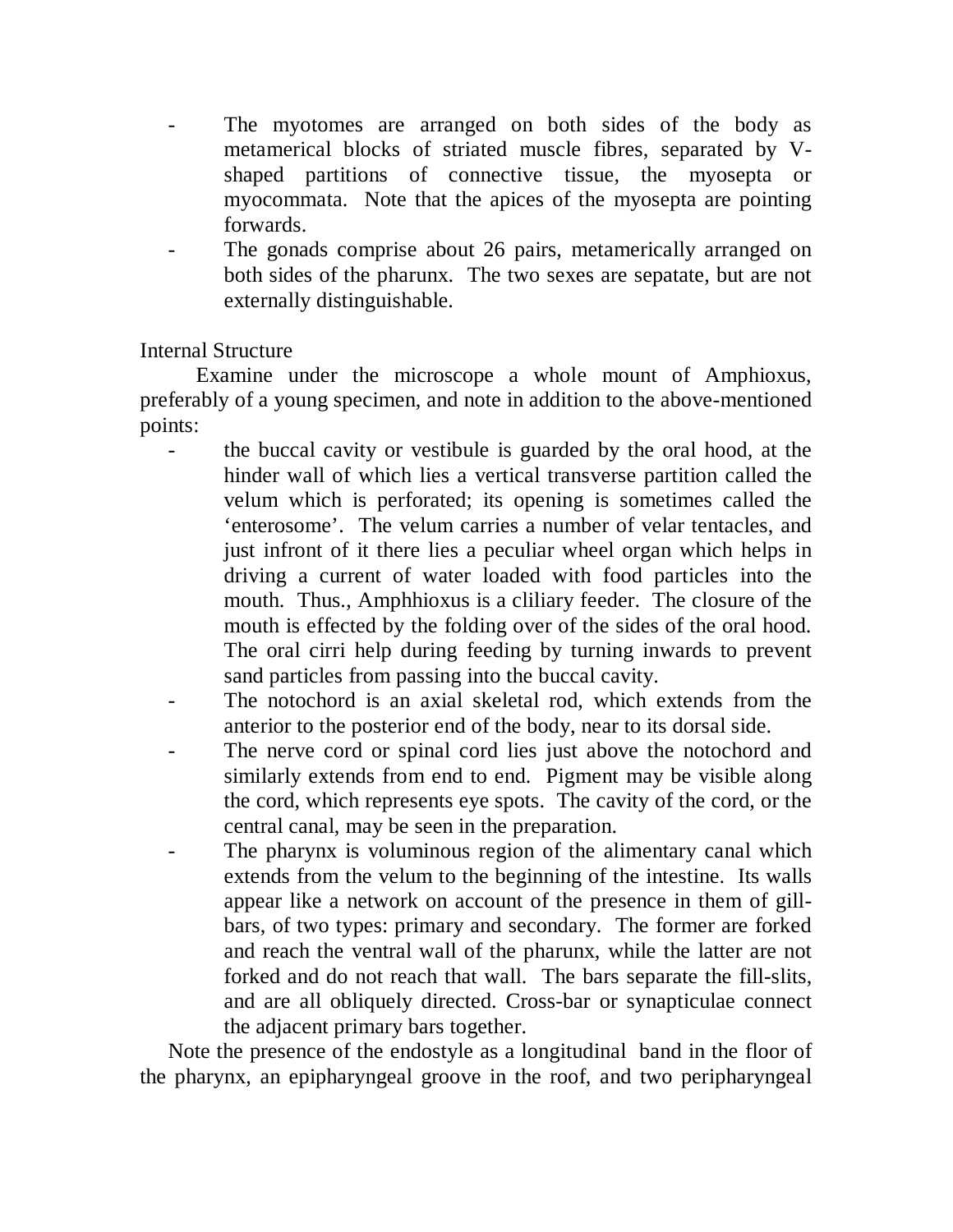bands in front linking the endostyle with the epipharyngeal groove. All of these carry dilia which help in the process of feeding.

- The intestine follows the pharynx and gives off a forward blind extension, called the midgut diverticulum, on the right-hand side of the pharynx. The intestine opens posteriorly by the anus.

- The atrium is a cavity which surrounds the pharynx and the anterior part of the intestine. It opens to the exterior by the atriopore.

T.S. of the posterior pharyngeal region

Examine and note:

- The dorsal and lateral fins, with fin rays in the former and lymph spaces in the latter.
- The skin is formed of the epidermis, which is composed of a simple columnar epithelium with goblet cells and covered by a thin cuticle, and of the dermis which is very thin.
- The myotomes and myosepta
- The notochoard, with vacuolated cells.
- The spinal cord, with the central canal.
- The pharynx, with primary and secondary gill-bars; the former alone contain portions of the coelom.
- The atrium,around the pharynx.
- The coelom appears as two dorsal canals, one on either side of the epipharyngeal groove. Parts of the coelom are also present in the primary gill-bars, below the endostyle, in the metapleural folds, and around the midgut diverticulum and the gonads.
- The gonads, one pair in the section, lie in the atrium on both sides of the pharynx.
- The midgut diverticulum, on the right side of the pharynx.

Two lateral dorsal aortae, on the sides of the epipharyngeal groove. Examine and note:

- Dorsal and lateral fins, skin, myotomes, myosepta, notochord and spinal cord as in preceding section.
- The extension from the atrium.
- The coelom surrounds the intestine. Identify the splanchnopleure and the somatopleaure.
- A single dorsal aorta is seen ventral to the notochoard, and between three and four subintestinal veins appear on the ventral surface of the intestine.

T.S of the tail region

Examine and note:

The dorsal and ventral lobes of caudal fine.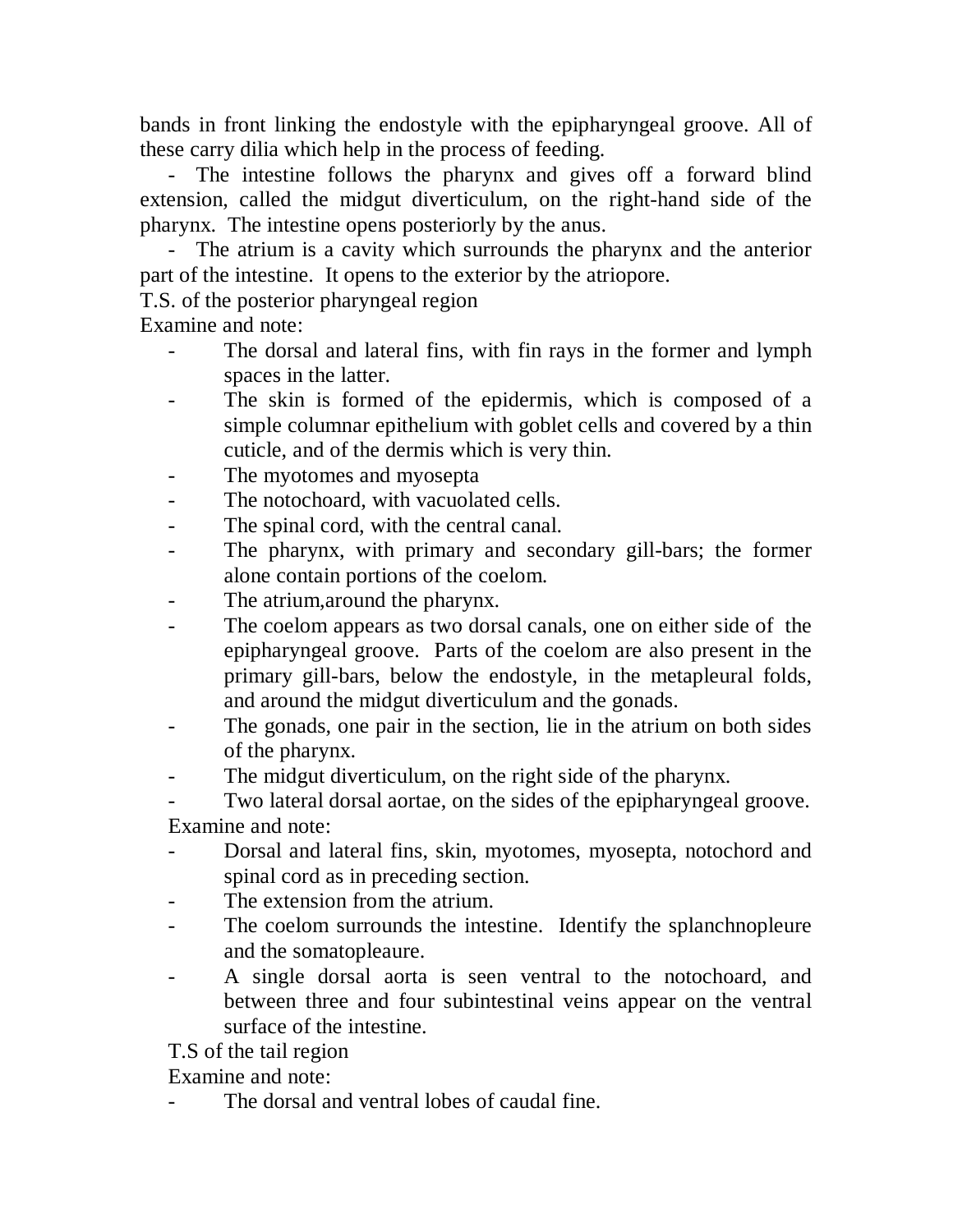- The skin, myotomes, myosepta, notochord and spinal cord as in the two preceding sections.
- The caudal artery and caudal vein appear below the notochord the artery is dorsal to the vein.

How does Amphioxus feed and respire?

#### Subphylum VERTEBRATA (CRANIATA)

This subphylum includes the vast majority of chordates. It is characterized as follows: the anterior region of the nerve cord is enlarged to form the brain, with which are connected three pairs of organs of special senses (nose, eyes and ears); the brain is protected by a skeletal box called the cranium (hence the name Craniata), the notochord is transformed by the addition of skeletogenous tissue into a joined backbone or vertebral colum (hence the name Vertebrata); there are relatively few gill-slits; there is a heart, ventral in position and composed of at least three chambers; there are two kidneys, of mesodermal origan; and the epidermis is built up of a stratified espithelium, etc.

Vertebrates are classified into two superclasses: the Agnatha and the Gnathostomata.

#### **(1) Superclass AGNATHA**

This superclass comprises the first vertebrates which all lack jaws. The majority became extinct (the ostracoderms). The living forms belong to a single class:

#### **Class Cyclostomata**

The cyclostomes have a rounded mouth and lack paired appendages. They include the lampreys (order Petromyzontia) and the hag-fishes )order Myxinoidea).

The Lamprey Petromyzon fluviatilies

There are few species of lamprey, but great zoological interest has been aroused by them on account of their ancestral vertebrate organization.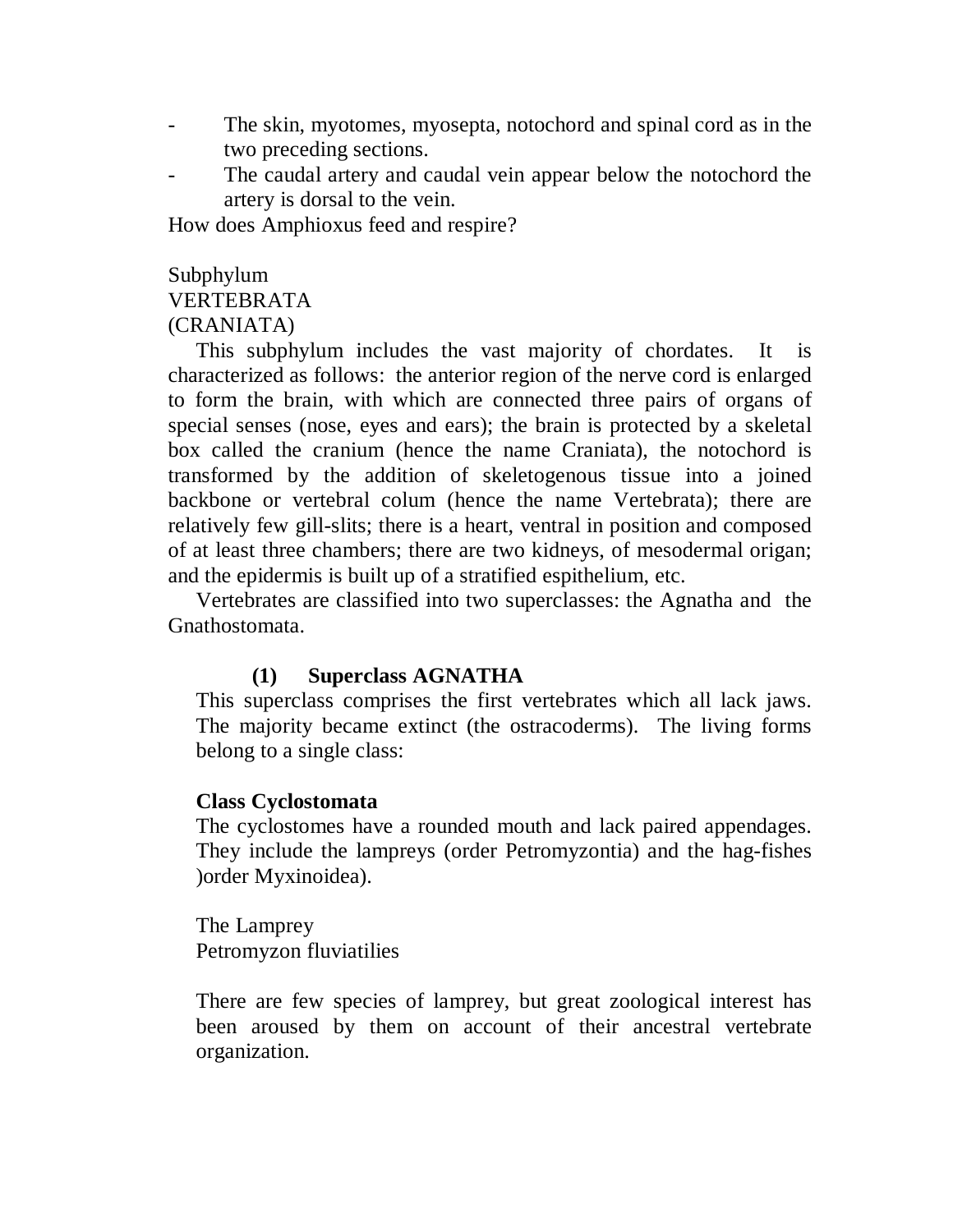Like Amphioxus, the lamprey is often supplied in the laboratory as a preserved specimen and section taken from various regions of the body.

The adult lamprey measures about 30 cm in length (but may reach 90). Its life-history includes two distinct stages: a larval stage called Ammocoetes (or ammocoete larva), and the adult. The larva lives in fresh water where it buries itself in the mud and feeds on microscopic organic material (microphagous). The adult is marine and a parasite on fishes. It attaches itself to the body of the fish and rasps off the flesh with its teeth. At rest, the lamprey can be seen holding onto stones by its bucca funnel. In the breeding season the adults leave are developed and, after some time, they metamorphose and go downstram to live in the sea.

Examine the specimen provided and note:

The body form is eel-like and rounded in front, but becomes bilaterally compressed backwards. The colour of the body is dark brown to blackish above, paler below. The skin is quite smooth and scaleless. In fresh specimens the skin is slimy because of the presence in it of numerous mucus-secreting glands. Through the skin you can see the division of the muscles into myotomes.

Note the median fins. No paired fins are present ( a characteristic feature). The body is divided into head, trunk and tail.

- In the head, note the buccal funnel found in front, fringed with papillae and lined with yellowish brown horny teeth. Into the funnel, there projects a protrusible tongue which is also beset with horny teeth. Both sets of teeth are ectodermal and not homologuous with the teeth of higher vertebrates. The mouth opening is circular and lies above the tongue.

Behind he buccal funnel are two wyes, not surrounded by eyelids but each covered by a transparent area of skin. On the dorsal surface of the head there lies the single median nostril, immediately followed by a pale area of skin which indicates the position of the pineal eye. Posterior to each eye are seen seven small openings, the outer gill-slits.

- In the trunk, note the presence of two dorsal fins separated by a notch, the second dorsal fin being continuous with the fin around the tail. On the mid-ventral line there lies the cloaca from which projects a slender urinogenital papilla.
- The tail is short, markedly flattened on either side and surrounded by a caudal fin. All median fins are supported by fine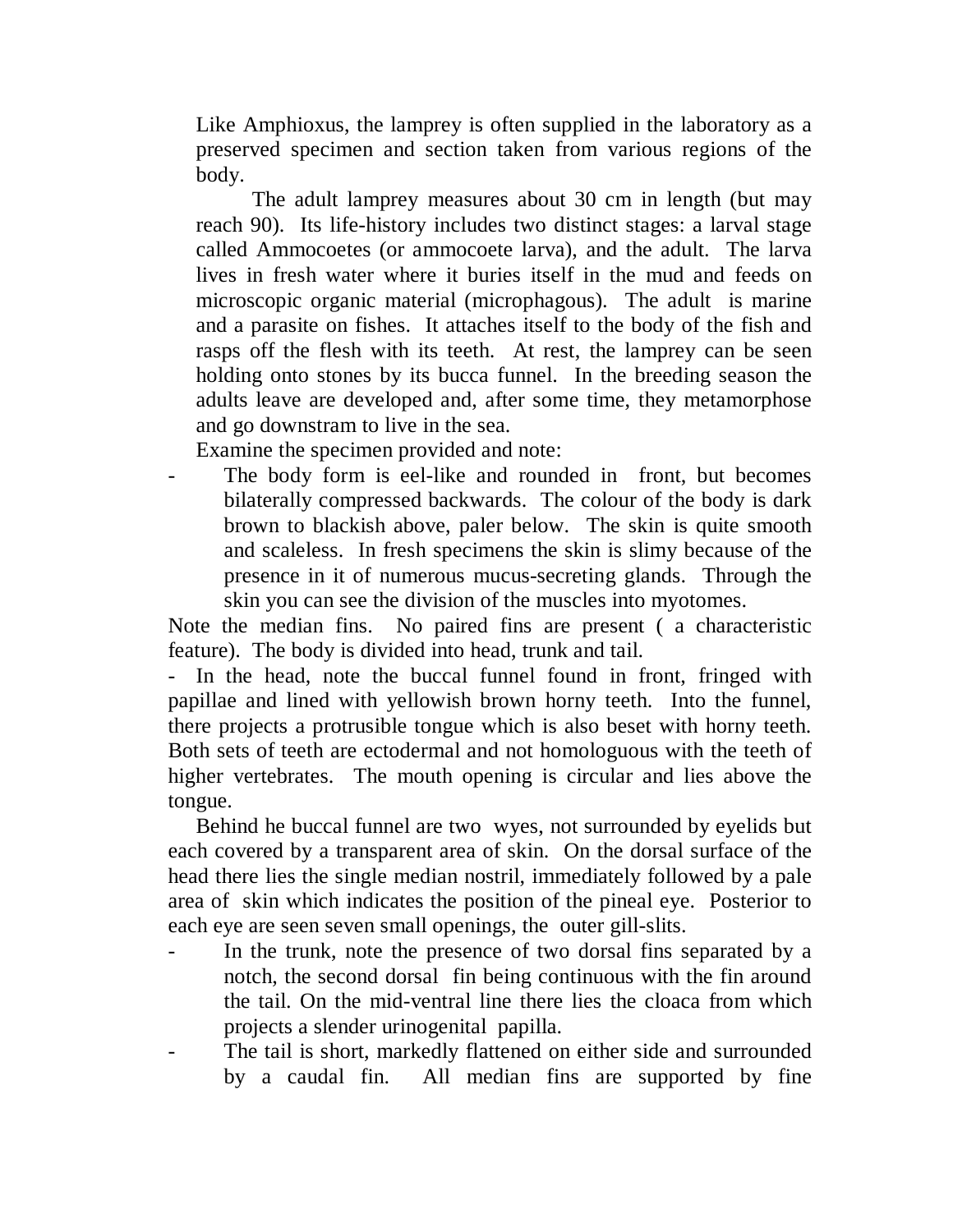cartilaginous radial; no fin –rays such as those found in fishes, are present.

Write an account of the external features of the lamprey, and point out those which are peculiar to this animal.

Study the internal organizations of Petromyzon, using a series of handsections of the body as well as a series of transverse microscopic sections .

Longitudinal hand-section of the head region.

Examine with the help of a hand-lens and note:

The notochord appears as a stiff gelatinous rod, the spinal cord lies above it, and is overlain by myotomes and skin, Seven grillpouches are seen opening externally by seven outer gill-slits, and into the respiratory tube by seven inner gill-slits. And into the respiratory tube by seven inner gill-slits. The tube ends blindly at the posterior end but opens in front into the buccal funnel. (The respiratory tube serves for the passage of the inhaled water, taken through the mouth, into the gill-pouches.) The food passes into the oesophagus which extends dorsal to the respiratory tube.

Note the details of structure of the buccal funnel.

The heart lies in the pericardial cavity just behind the gills and is separated from the rest of the coelom by a transverse septum. Note that the heart is Sshaped and consists of three chambers, a sinus venosus, an auricle, and a ventricle which gives off a ventral aorta that extends forward, below the gills.

Examine with the help of a hand-lens and note: the notochord; spinal cord; myotomes and myosepta; two gill-pouches, one on each side, in between which is seen the dorsal aorta just below notochord, followed ventrally by the oespphagus, respiratory tube and ventral aorta.

Examine and note: the dorsal fin; myotomes and myosepta; spinal cord and mnotochord; two posterior cardinal veins and the dorsal aorta in between; two kidneys, each showing at its lower end a mesonephric duct; the soelom; the estis suspended by the mesorchium in male, or the ovary suspended by the mesovarium in female (tube ovary is distinquished by its lage ova); the intestine as a small tube found ventral to gonad.

Examine and note: the posterior part of dorsal fin (if the section has been taken interiorly) or the dorsal and ventral lobes of the caudal fin (if the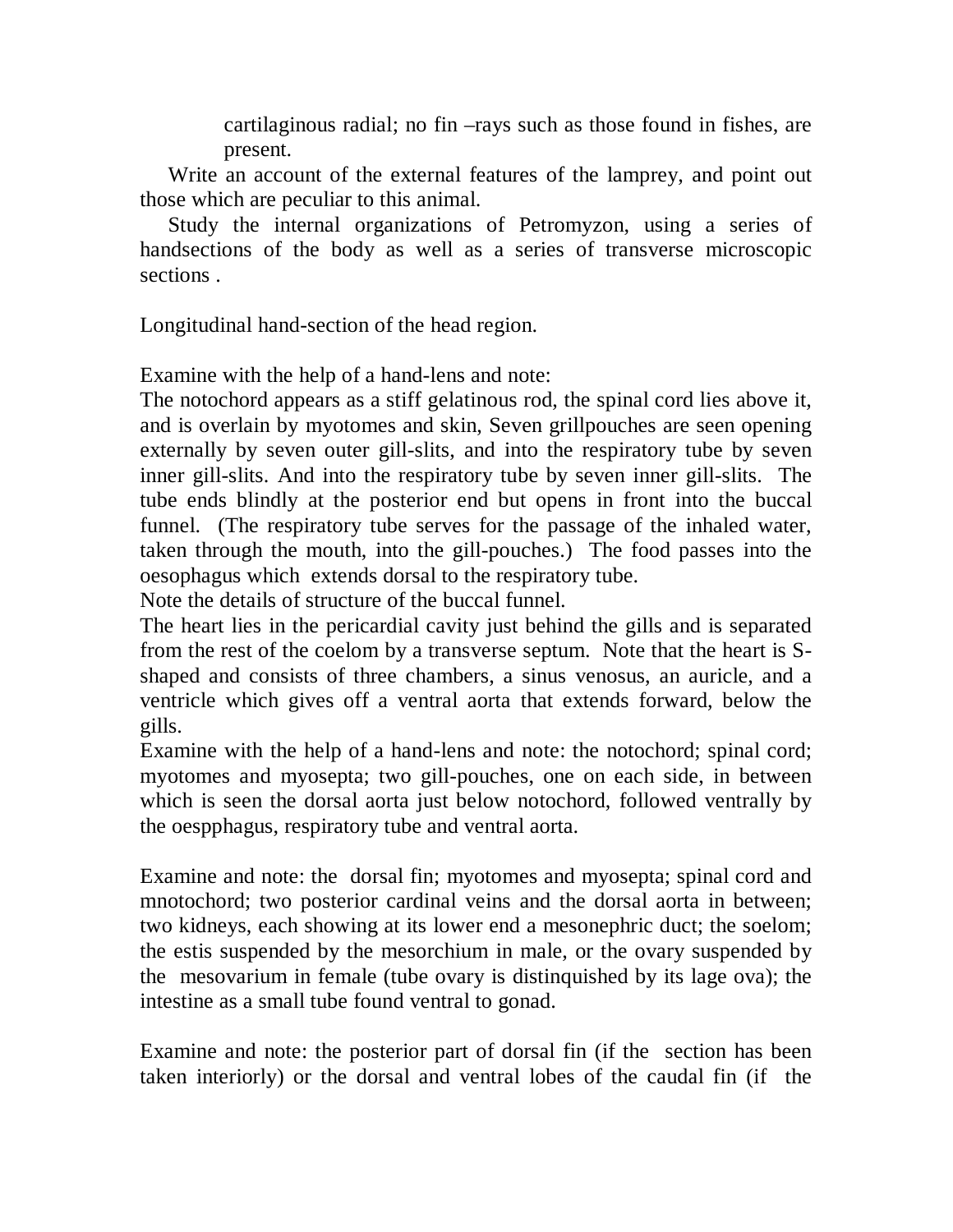section has been taken posteriorly); the myotomes and myosepta; spinal cord; notochord, caudal artery and caudal vein.

### The brain

Examine the head region from which the skin and the underlying dorsal muscles have been removed away and note the structure of the brain:

The telencephalon is formed of two of two olfactory bulbs and two smaller olfactory lobes (sometimes referred to as cerebral hemispheres). The diencephalons follows, on the roof of the head) and the parapineal body., The mesencephalon shows two optic lobes, and the hindbrain consists of a small cerebellum and a well-developed in the roof of the brain extending from above the diencephalons to the medulla oblongata. This plexus is often severed in the preparation.

Examine through the L.P and note:

-The epidermis is built up of a stratified squamous epithelium (compare with Amphious). Distinguish among its component cells: mucus-secreting cells with a basal compressed nucleus, granular cells with a more or less central rounded nucleus and plentiful granules, and club cells which are particularly large, usually have a small flattened nucleus in the middle and clear cytoplasm, and rest on the basement membrane of the epithelium.

Note that the epidermis is covered on the surface by polyhedral cells whose free borders are coloured black and are sometimes referred to as forming a cuticle.

- The dermis is thick ( compare with Amphioxus) and built up of a dense connective tissue formed of compact fibres which extend parallel with the surface.This layer is followed by a loose connective tissue which forms the subcutis and contains, close to the compact fibres, numerous melanophres. Blood vessels are also present.

The subcutis is followed by striated skeletal muscles.

### The horny teeth

Examine a section of the buccal funnel through the L.P and note the presence of the horny teeth. A horny teeth is indicated by its yellow colour and is seen to consist of a cone of keratinized epidermal cells on the surface. However, the individuality of the cells is almost lost. This is a functioning tooth. A little below it, there is a similar aggregate of cells, taking a similar form and colour. This is a replacing tooth, which will replace the functioning tooth when this wears off and falls down.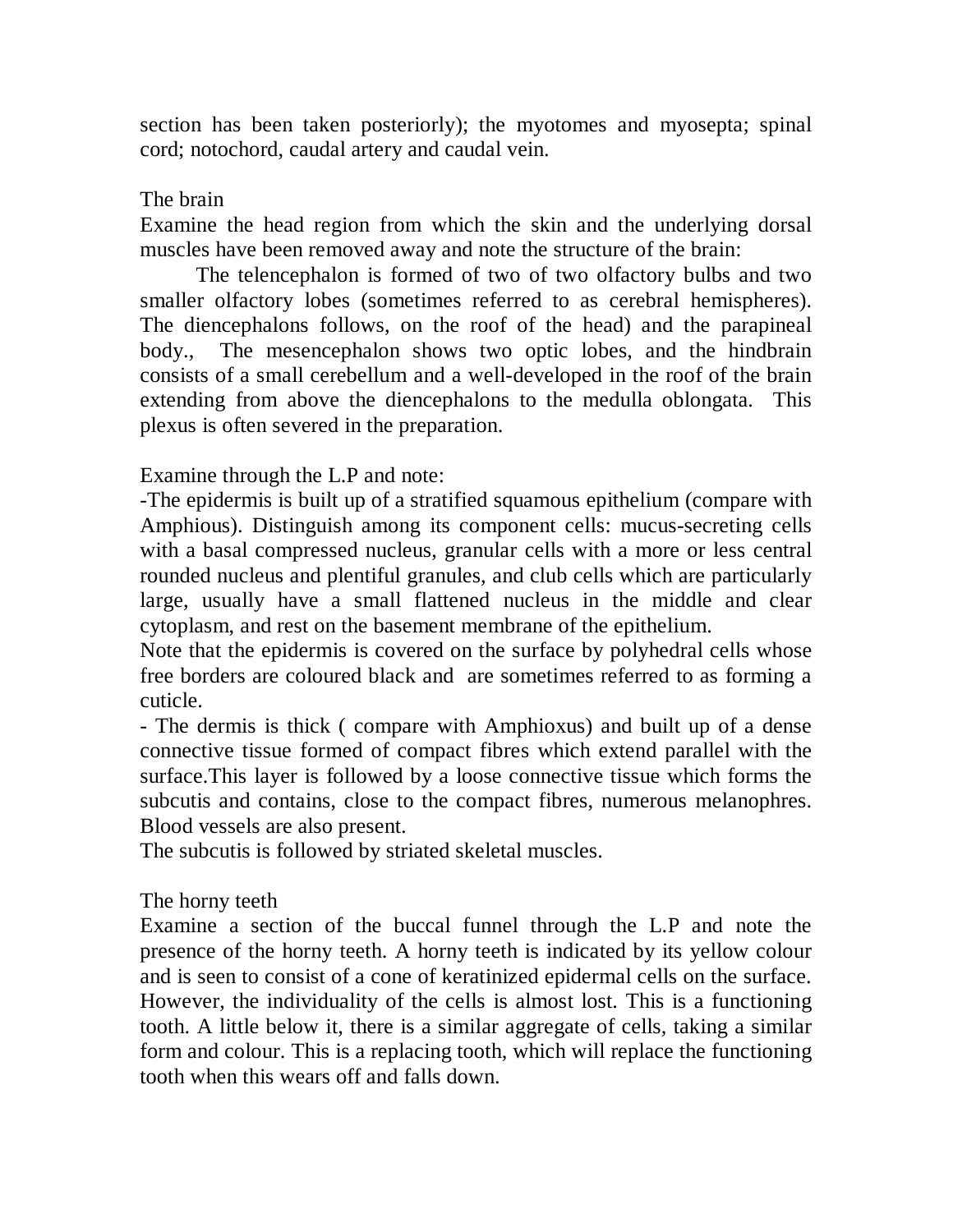#### T.S. of the trunk region

Examine through the L.P. and note: the dorsal fin supported by cartilaginous radials arranged in a single series; the spinal cord overlain by an adipose tissue forming a "fat column", the notochord consisiting notochord tissue ( of large vacuolated cells), notochord epithelium which with its basement membrane form the elastica interna, a thick fibrous sheath and a thin black elastica externa. Note that the notochord is continuous with a layer of connective tissue which also surrounds the spinal cord. Within this tissue there develop cartilaginous nodules which correspond to the basidorsals and interdorsals, both lying dorsal to the notochord on both sides of the spinal cord, and form the incomplete neural arch and interneural arch respectively. Note also two posterior cardinal veins and the dorsal aorta just below the notochord; two kidneys each showing a mesonephric duct; the coelom bounded by the splanchnopleure and somatopleure, the gonad suspended from the dorsal body wall by the mesenteron; the intestine with the spiral valve; the myotomes and myosepta; the skin with its detailed structure.

#### T.S. of the tail region

Examine through the L.P. and note: the dorsal and ventral lobes of the caudal fin supported by cartilaginous radials; spinal cord; notochord; myotomes and myosepta covered with skin. Below the notochord see the caudal artery and caudal vein. See also the basidorsals or interdorsals.

The ammocoete larva

Examine a whole mount of ammocoetes of lamprey and note:

- The general form is that of an eel-like fish. The head differs from that of the adult, the mouth cavity being surrounded by an upper and a lower lip and containing a number of buccal tentacles ( or oral cirri), but devoid of teeth and tongue. At the posterior end of the buccal cavity note the presence of a velum, followed by the pharynx.

In the pharynx note the presence of gill-pouches. The gill-arches and gilllamellae lie in the wall of these pouches. Along the ventral surface of the pharynx is seen a double strand of mucus-secreting cells known as the endostyle ( which will give rise to the thyroid gland of the adult).

Dorsally in the head region note the median nostril and on the side an eye and an auditory organ. Divisions of the brain are also shown.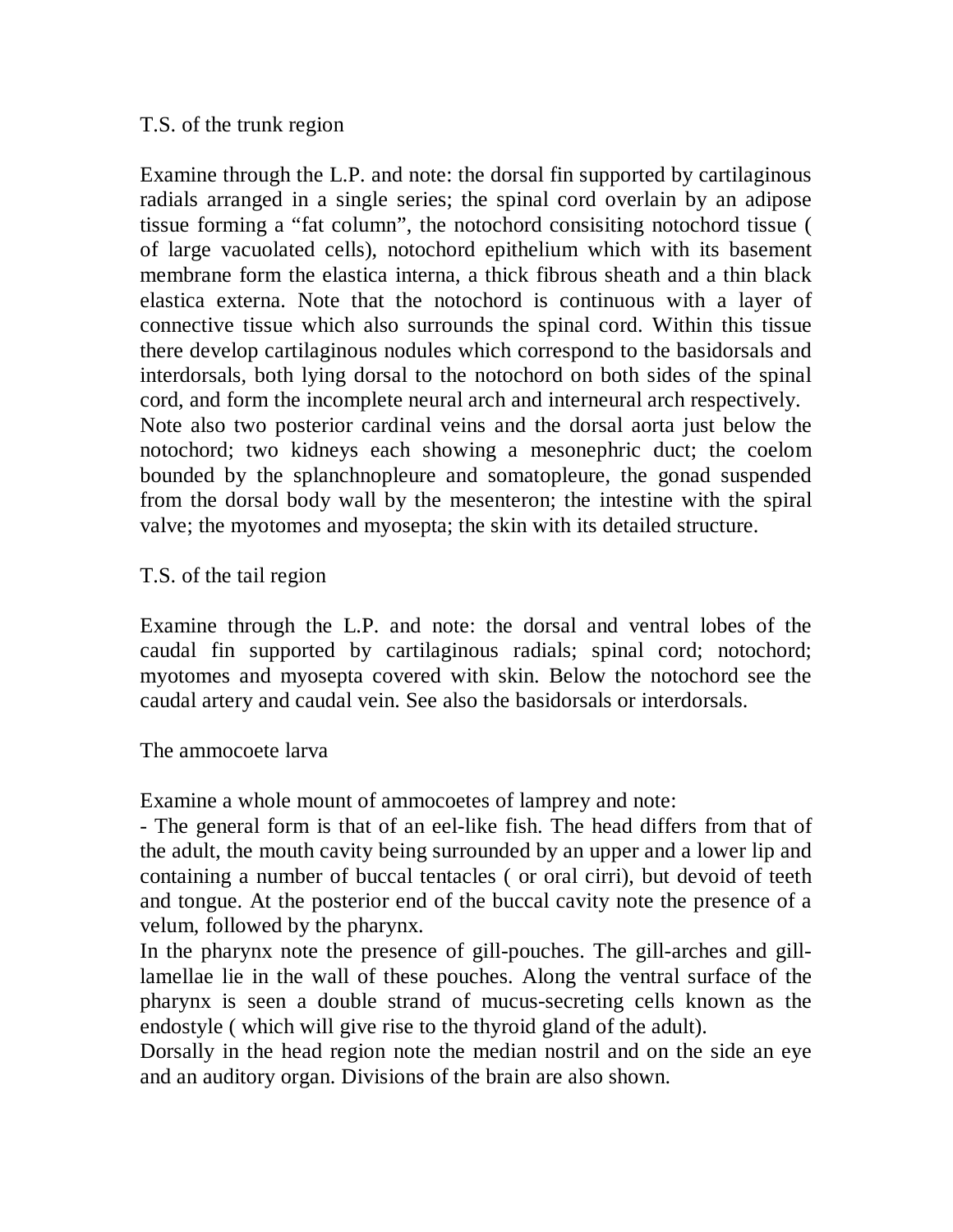- The median fin is continuous along the greater part of the body, forming a continuous dorsal and caudal fin. The part of the latter fin which extends along the ventral side of the tail is sometimes considered as a ventral fin. Note the spinal cord and the notochord which extend along nearly the entire length of the body. Note the segmentally arranged myotomes along the sides of the body.

- The hear lies ventrally just posterior to the pharynx and consists of its usual three chambers, which extend in a straight line (compare with adult). The ventral aorta passes forwards from the ventricle below the gills. The dorsal aorta extends below the notochord. Above the heart there is seen the pronephros.

- In the digestive system, follow the pharynx to a narrow oesophagus and this to a wider intestine which opens posteriorly by the anal opening. Just posterior to the heart there lies the liver with a spherical gall-bladder.

In what respects does the ammocoete larva of the lamprey differ from the adult? And what are the points of similarity between it and Amphioxus?

### II. Superclass GNATHOSTOMATA

The gnathostomes include the vast majority of vertebrates. They are characterized by having two articulated jaws around the mouth, so that the mouth can be opened and closed.

This superclass comprises the more well known vertebrates which fall into eight classes:

- 1. Aphetohyoidea, which are entirely extinct.
- 2. Chondrichthyes, which comprise of dogfishes,sharks,skates and rays
- 3. Actinopterygii, which comprise the well known market fishes.
- 4. Crossopterygii or Choanichthyes, which comprise the lung-fishes and some extinct forms
- 5. Amphibia
- 6. Reptilia
- 7. Aves
- 8. Mammalia.

The first four classes were formerly included in one class, Pisces ( fishes). They are all aquatic, with a streamlined body, moving by fins and breathing by gills. The lungs and internal nares are present only in the Crossopterygii. The great majority of fishes posses dermal scales as a protective covering of the body. They also develop peculiar integumentary sense organs for meeting the requirements of the habitat; these organs develop in aquatic and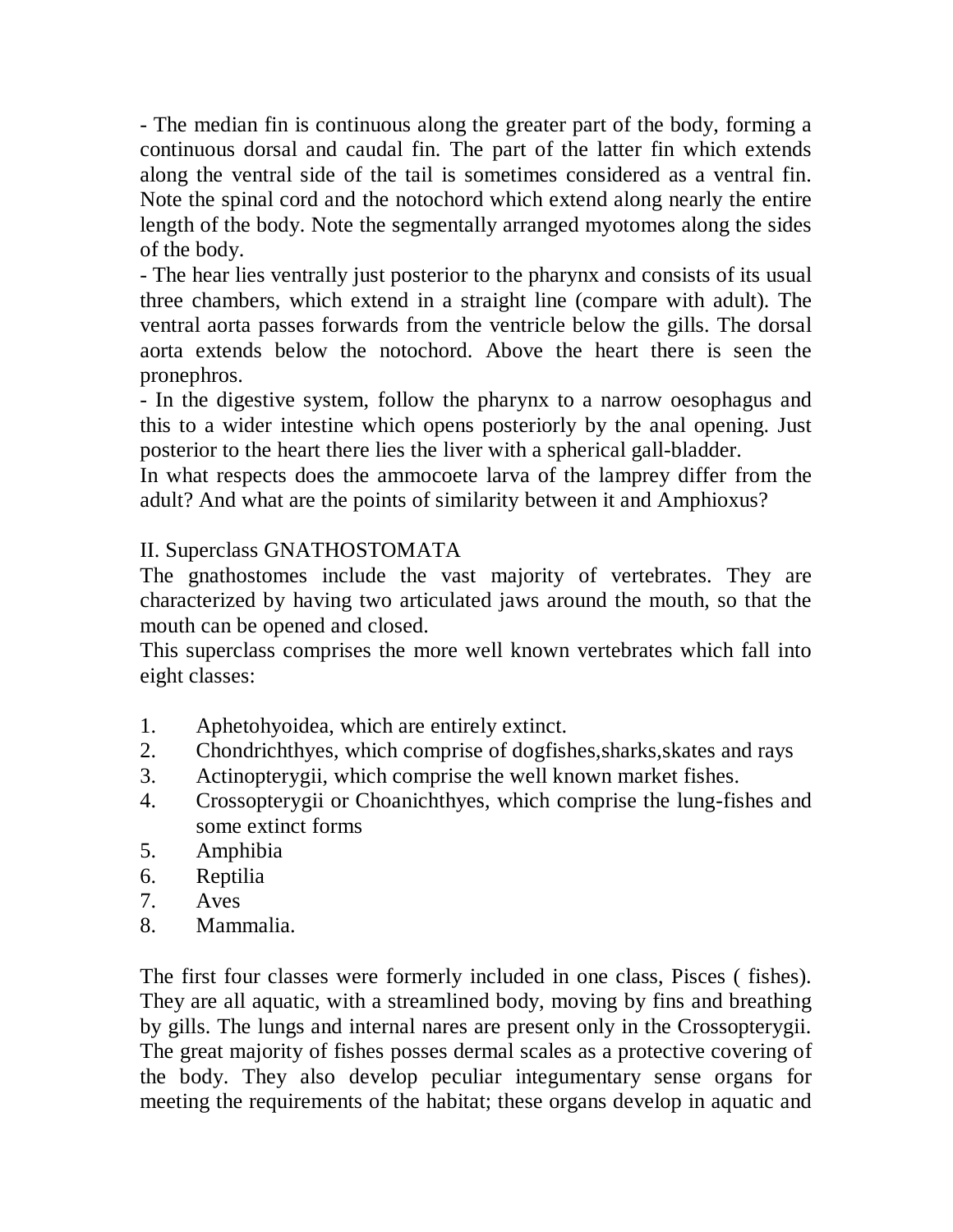larval amphibians, but are entirely absent, with their special nerves, from the terrestrial tetrapods. The ear is represented by the inner are only; and they posses one auricle to the heart, except in the Crossopterygii where it is partially divided into two.

The Crondrichthyes, as seen in the scheme of classification, are placed near the base of evolutionary scale of vertebrates. Apparently, they are nearer to the ancestors of the verterbatres than any other existing class. Many of their characteristics are, therefore, described as primitive, and enable us to understand well the basic vertebrate organization. It is largely for this reason that they have received considerable attention from zoologists, and hence in laboratory studies.

## A. Class CHONDRICHTHYES

This class comprises the well known dogfishes, sharks, skates, and rays. The skeleton is entirely cartilaginous, which may be calcified in places, but true bone is never developed. The body is covered by placoid scales. In the heart there is a conus arteriosus with several transverse rows of valves.

Many of the veins are expanded in the form of large sinuses. The male has two clappers attached to the pelvic fins, there is a cloaca. In the intestine there is a large spiral valve and the coelom communicates with the exterior by abdominal pores.

Most living members of the Chrondrichthyes are included in the sub-class Selachii, of which order Euselachii includes most of the living representatives of the class. This order is divided into two suborders: The Pleurotremata, with gill-clefts lying on the sides of the head ( dogfishes and sharks) and the Hypotremata, with gill-clefts on the ventral surface ( skates and rays).

## B. Class ACTINPTERYGII

The Actinopterygii form the third class of the Gnathostomata, but are the last group to evolve among fishes. Since then, they have followed a specialized evolutionary line deviated from the direct line of descent of the Tertapoda. They, together with the Crossopterygii, were once known by the name Osteichthyes, but this name has recently been abandoned.

The Actinopterygii are classified into four orders, the most flourishing of which today is the order Teleostei, characterized by a skeleton formed mostly of bone in the adult. This skeleton has undergone considerable reduction during the evolution of this group. Thus the scales have become thin overlapping circular plates of bone ( hebce cycloid), and the head shields have become fewer in number and lighter in weigth than in their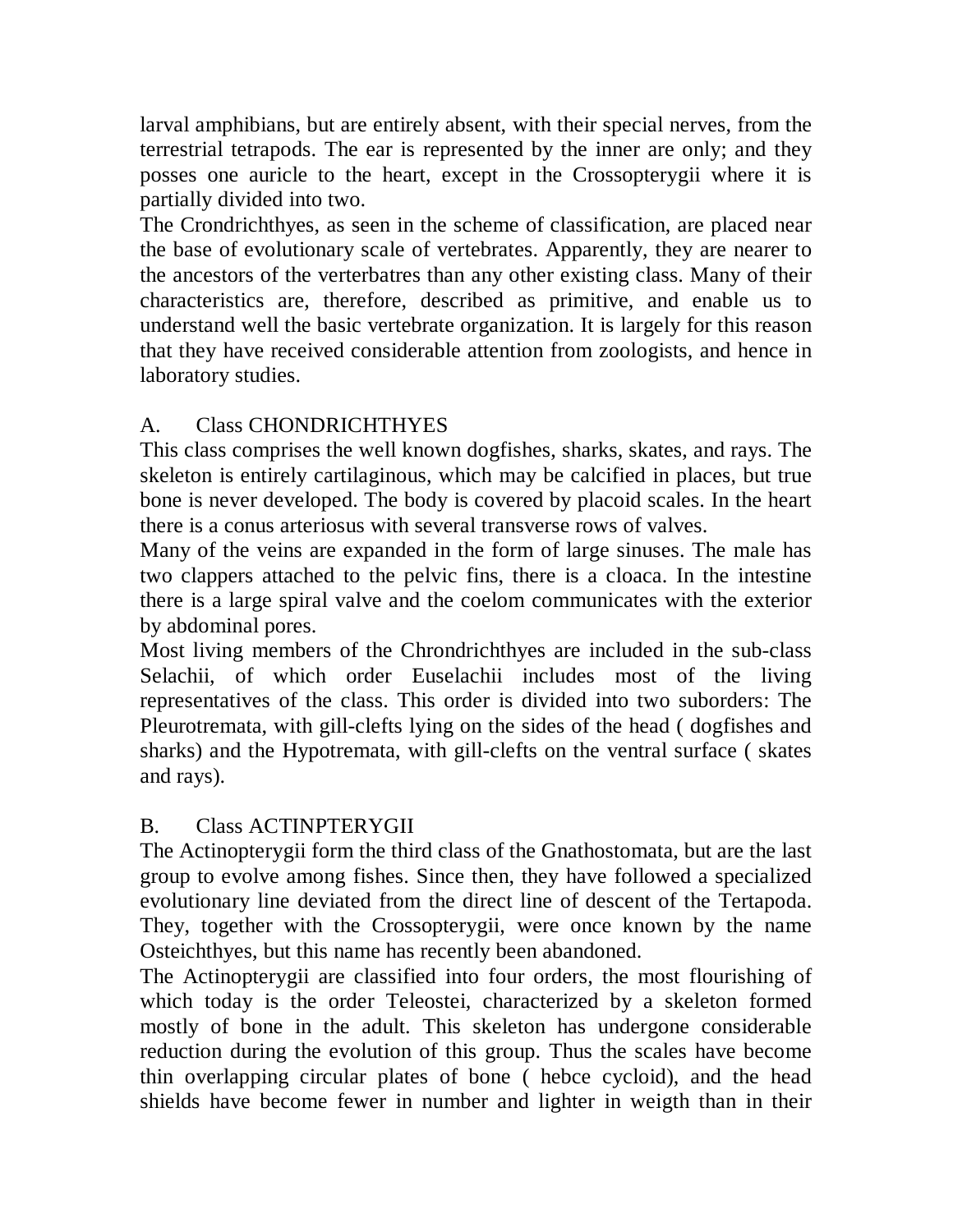ancestral forms. An air-bladder , with a hydrostatic function, is present; the specific gravity of the body is nearly equal to that of the surrounding water; the tail is homocercal. There is no spiracle, the gill-slits comprise only four pairs and the gills are covered by an operulum. There are usually separate urinary and genital apertures. The conus arteriosus of the heart and spiral valve of the intestine are both absent.

The importance of the teleostei lies in their abundance, both in number and variety, and the great success which they have achieved in the sea and fresh water. They form an important food source for human consumption.

### C. Class AMPHIBIA

The Amphibia are the first vertebrates to emerge from water and adapt themselves partly to life on land. Nearly all of them, however, are still bound to the water medium where they lay their eggs and undergo their early development. Some of them have even reverted completely to aquatic life.

They are characterized by having pentadactyle limbs and a smooth slimy naked skin, and typically they breath by gills in their larval stages and lungs when adult.

Modern Amphibia are classified into three subclasses: the Urodela ( newts and salamanders) with long fish- like bodies, the Anura ( frogs and toads) which have lost the tail and become specialized as jumpers and the Apoda which are limbless, blind and specialized as burrowers.

You are already familiar with the morphology, detailed anatomy and histology of a representative amphibian, the toad Bufo regularis, which belongs to the highly specialized subclass, The Anura.

### D. Class REPTILIA

Reptiles are the first group of terrestrial vertebrates that are well adapted to life on dry land; they do not need to breed in water. Their skin is dry or contain very few glands, and quite distinct from the skin of Amphibia and Mammalia. They are amniotes, that is they form an amnino and other foetal membranes at an early stage of embryonic development, and find their kidney is a metanephros.

The importance of reptiles lies in the fact that they have originated from the early Amphibia, and have themselves given rise at an early evolutionary stage to birds on one hand and to mammals on the other hand, through two different offshoots.

Reptiles were once the dominant animal of the world, but most of them have become extinct; the existing reptiles form but a small proportion of the reptiles of the past. Those that are still alive belong to only four orders out of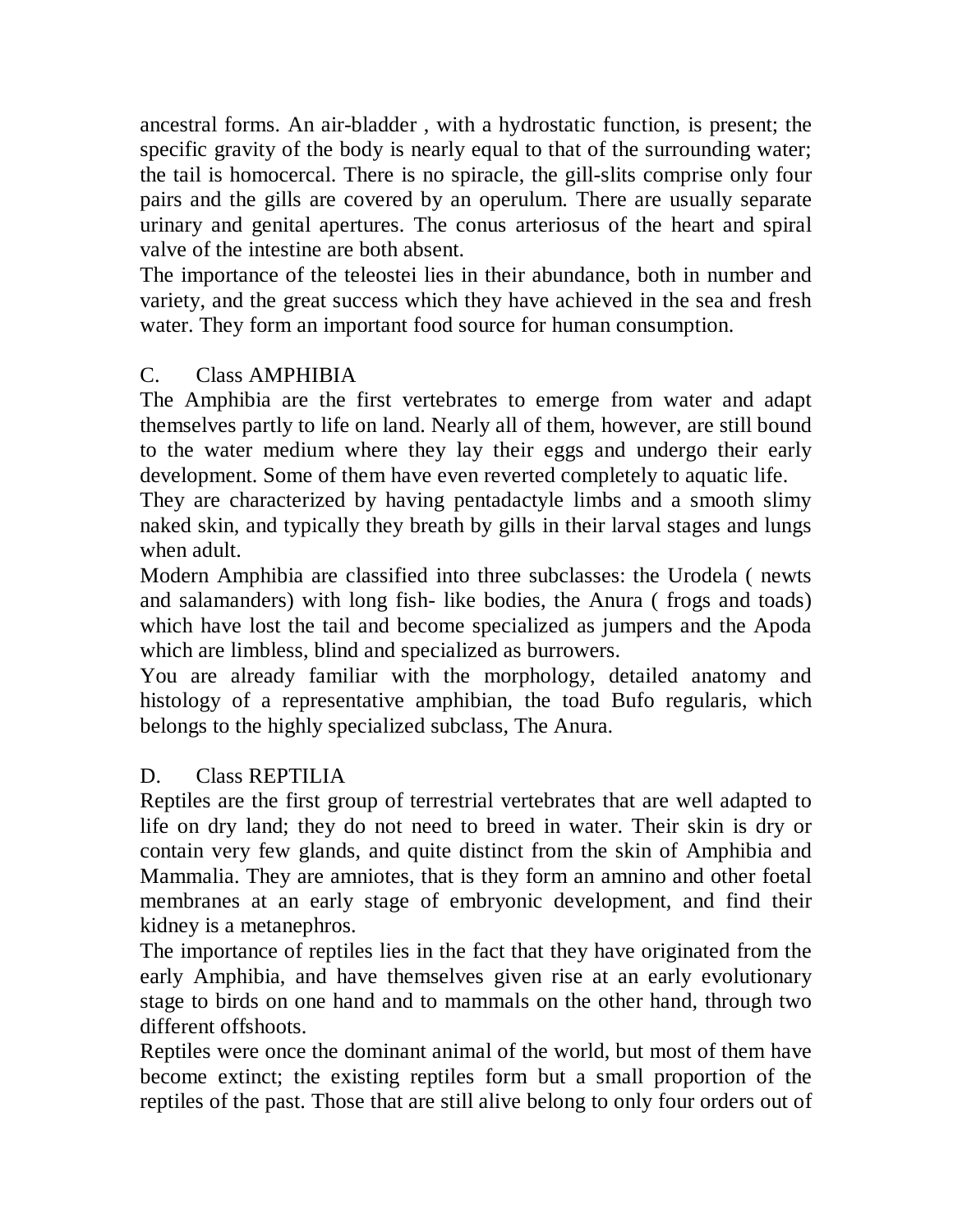the seventeen orders of all reptiles extinct and alive. Among the four orders are the Squamata, which are the most successful of them all. They includes the lizards ( suborder Lacertillia) and snakes ( suborder Ophidia). They are characterized by having their bodies completely covered with scales.

## E. Class AVES

Birds are the master of the air. They evolved from diapsidan stock and have kept since then many reptilian features, so that sometimes they are described as 'glorified reptiles'. They are the only animals that posses feathers, which like the horny scales of reptiles, are keratinized epidermal products. Some of the horny scales are still present, covering their feet. The fore-limbs are modified into wings, The ancient birds ( subclass Arhaecornithes) had teeth on their jaws and a long tail supported by numerous vertebrae. The recent birds ( subclass Neornithes) have, except in a few extinct forms, lost the teeth entirely, and have a short tail, a well-developed sternum and reduced hand. They have an extraordinary respiratory system which plays an important role in keeping the body temperature constant. They also have a single right systemic aorta, and very efficient eyes. In the female there is a single ovary and a single oviduct, those of the left side. Birds are divided into nineteen orders of which the order Columbiformes comprises the well known pigeons.

## F. Class MAMMLIA

Mammals and birds are principally terrestrial animals which are able to live in various habitats and under severe environmental conditions. This is mainly because these two larger groups have developed a mechanism which keeps their internal composition constant. They are homoiothermal, in contradistinction to all other animal groups which are poikilothermal and which under severe conditions of environment become inactive and hibernate.

Mammals, like birds, have originated from reptiles, but while birds have preserved several reptilian features, mammals have discarded these features to a greater extent.

The class Mammalia is a uniform group, characterized by the possession of hair and mammary or milk glands which secrete milk on which they feed their young. These are born alive and given great care by the parents for a considerable period of time, sometimes for several years as in man. Their highly developed brain and sense organs as well as their motor mechanisms enable them to perceive much of the circumstances under which they live.